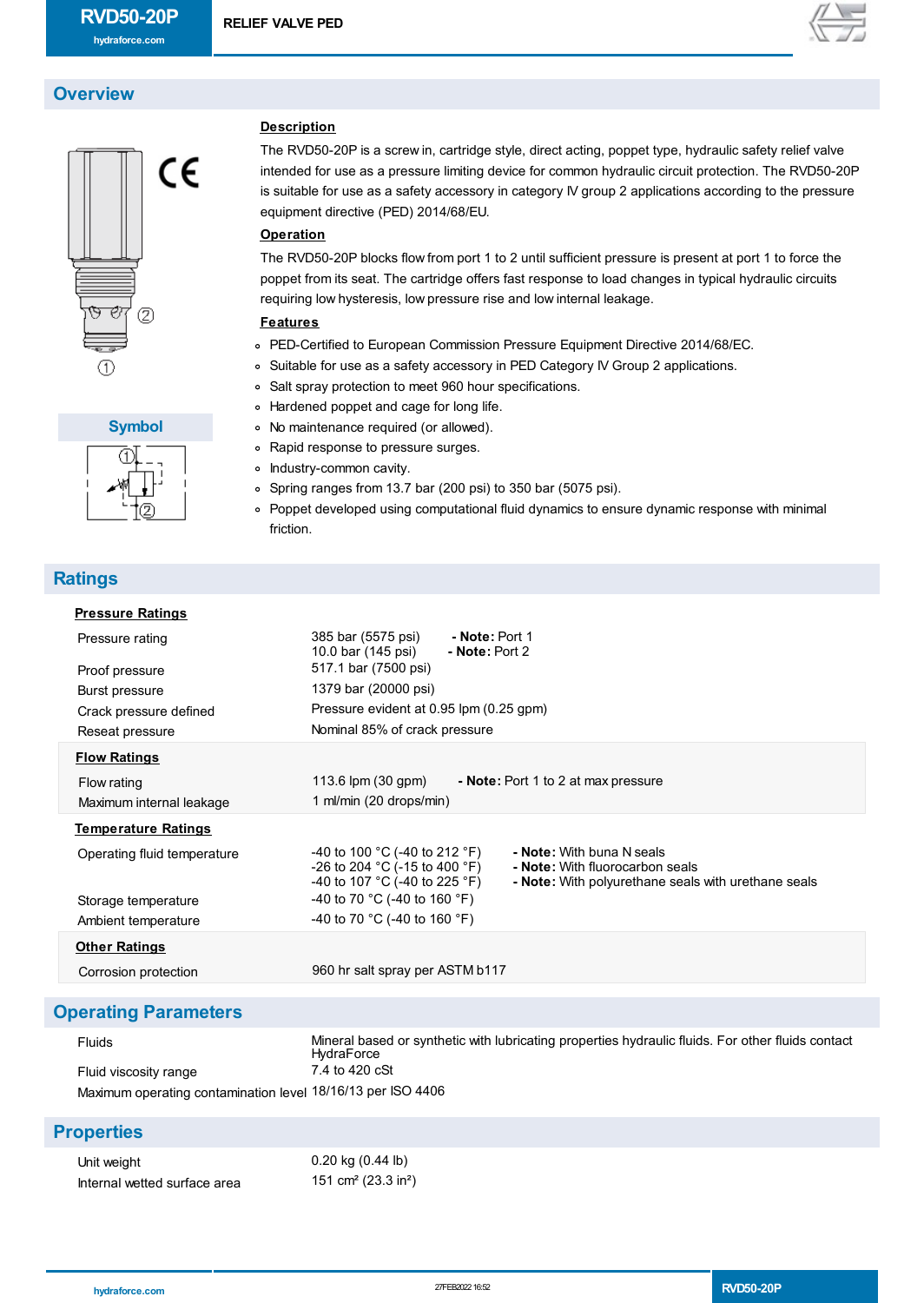

# **Performance**



#### **Dimensions**



### **Installation Specifications**

| Cavity                        | VC <sub>10</sub> |
|-------------------------------|------------------|
| Cartridge installation torque | 63.7t            |
| Orientation restriction       | None             |

 $VC10-2$ 63.7 to 71.9 N-m (47 to 53 ft-lb)

#### **Accessories**

Housings

| Seal kit | SK10-2X-B | <b>- Note:</b> X=n, v, HV, P |
|----------|-----------|------------------------------|
|          | SK10-2X-O | - Note: X=u, bidirectional   |